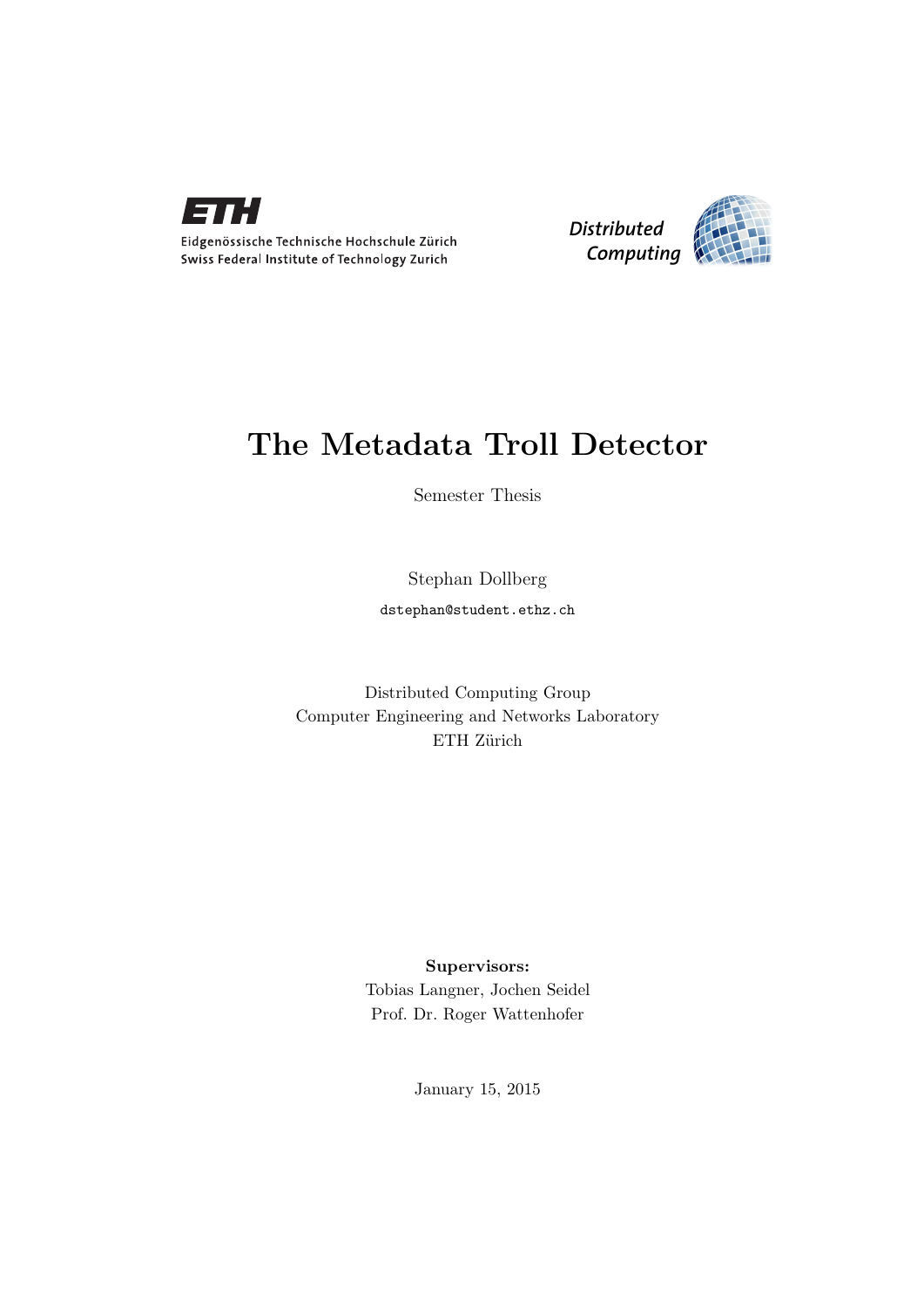## Abstract

<span id="page-1-0"></span>Reddit.com offers a discussion platform for various topics. Given its huge size and its comment based discussion structure it attracts internet trolls. We write a bot that crawls Reddit for new comments and that tries to automatically detect trolling in them. In contrast to conventional solutions we do not only use text analysis of the comments but also take metadata into account. Metadata describes properties such as the degree of the participation in a discussion. For classification, we compile several characteristics of a comment based on data and metadata. These characteristics are used to train the machine learning algorithms of support vector machines to classify each comment. We show that it is generally very difficult to automatically detect trolls and see that metadata based approaches are still inferior to text based ones. However, the combination of both shows promising results.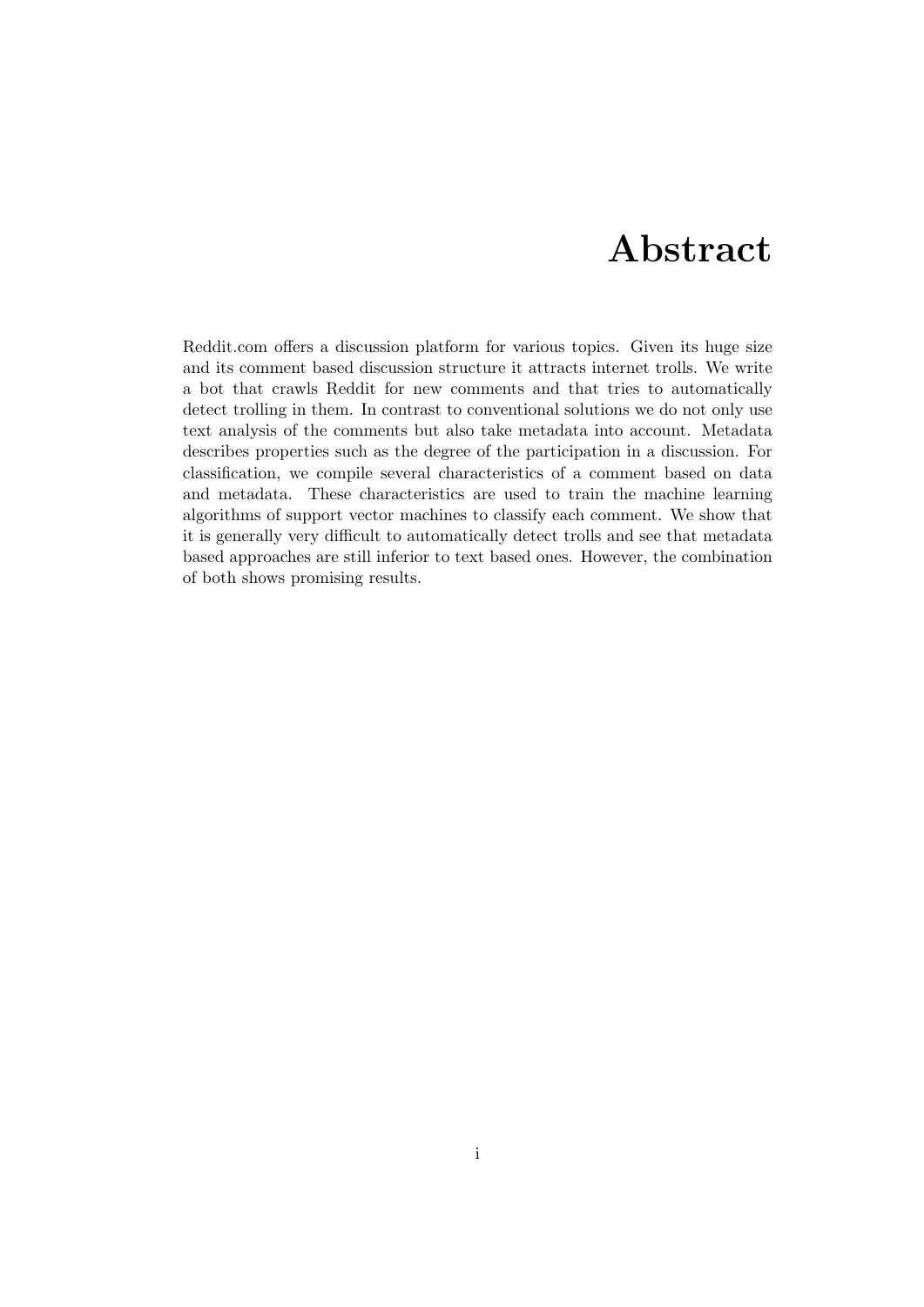# **Contents**

|                        | Abstract            |                               | i                       |  |
|------------------------|---------------------|-------------------------------|-------------------------|--|
| $\mathbf{1}$           | Introduction        |                               |                         |  |
|                        | 1.1                 |                               | $\overline{2}$          |  |
| $\mathbf 2$            |                     | <b>Comment Classification</b> | $\overline{\mathbf{4}}$ |  |
|                        | 2.1                 |                               | $\overline{4}$          |  |
|                        | 2.2                 |                               | $\overline{5}$          |  |
| 3                      |                     | <b>Reddit Bot Design</b>      | 8                       |  |
| $\boldsymbol{\Lambda}$ | Results             |                               | 10                      |  |
|                        | 4.1                 |                               | 11                      |  |
|                        | 4.2                 |                               | 12                      |  |
|                        | 4.3                 |                               | 12                      |  |
|                        | <b>Bibliography</b> |                               |                         |  |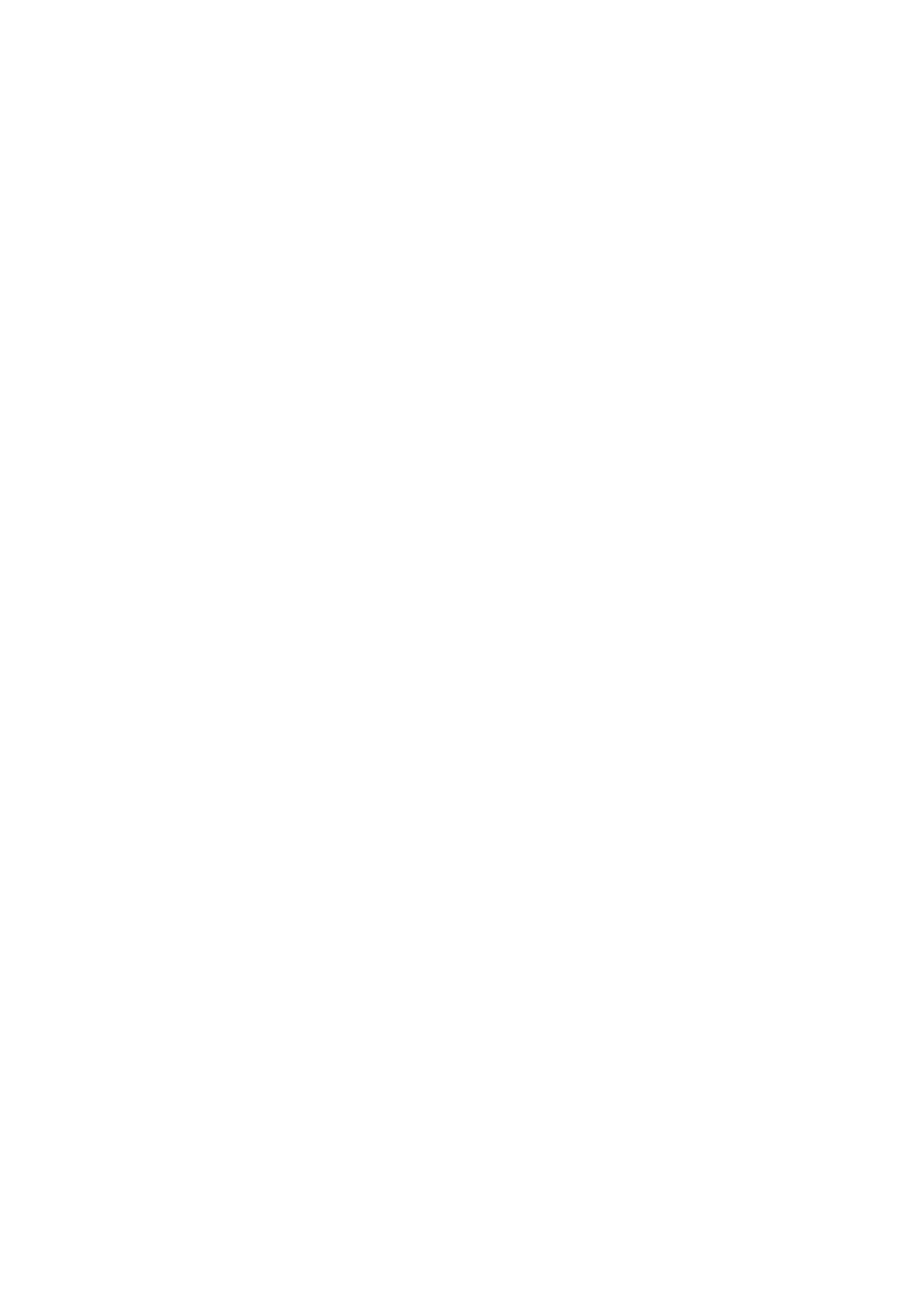# CHAPTER<sub>1</sub> Introduction

<span id="page-4-0"></span>With the ongoing expansion of the internet social platforms such as Youtube, Facebook or Twitter continuously gain new members. Once a platform has reached a certain user base not all new users want to participate in a constructive discussion. Instead, their only objective is to invoke other users' emotions and lead the discussion into a different and unrelated direction by directly or indirectly attacking certain groups. They are commonly referred to as trolls.

It is desirable to avoid such unnecessary disruptions and keep discussions clean. Manual intervention of moderators becomes infeasible after a certain user size. As such, several automated approaches have been the aim of research.

In a data analysis competition to find insulting posts in social networks [\[1\]](#page-17-1) most participants used text analysis techniques [\[2\]](#page-17-2). One such technique is to count the words in a text to get a measure of the length of the text. Such counting techniques can be extended or specialized to not count all the words but only a certain subset, for instance, insulting curse words. Another technique is to use word or character n-grams. N-grams describe a sequence of words or characters. For example, the word 2-grams for the sentence "the fox jumps" are "the fox" and "fox jumps". Those n-grams are compared to other known n-grams or used to create statistical models. Others have tried to find trolls by using natural language processing to analyze the sense or sentiment of the text. It is classified by analyzing the sentiment of the used words and by assigning a certain emotion to them. Emotions such as rage or anger are hints for a troll comment [\[3\]](#page-17-3). Similar text based analysis has been used in areas that are related to troll detection such as fake online review detection [\[4,](#page-17-4) [5\]](#page-17-5) or email phishing [\[6\]](#page-17-6). Most social networks or online platforms keep their automated anti-troll mechanisms private to avoid exploitation by trolls even if the rest of their software stack is open source.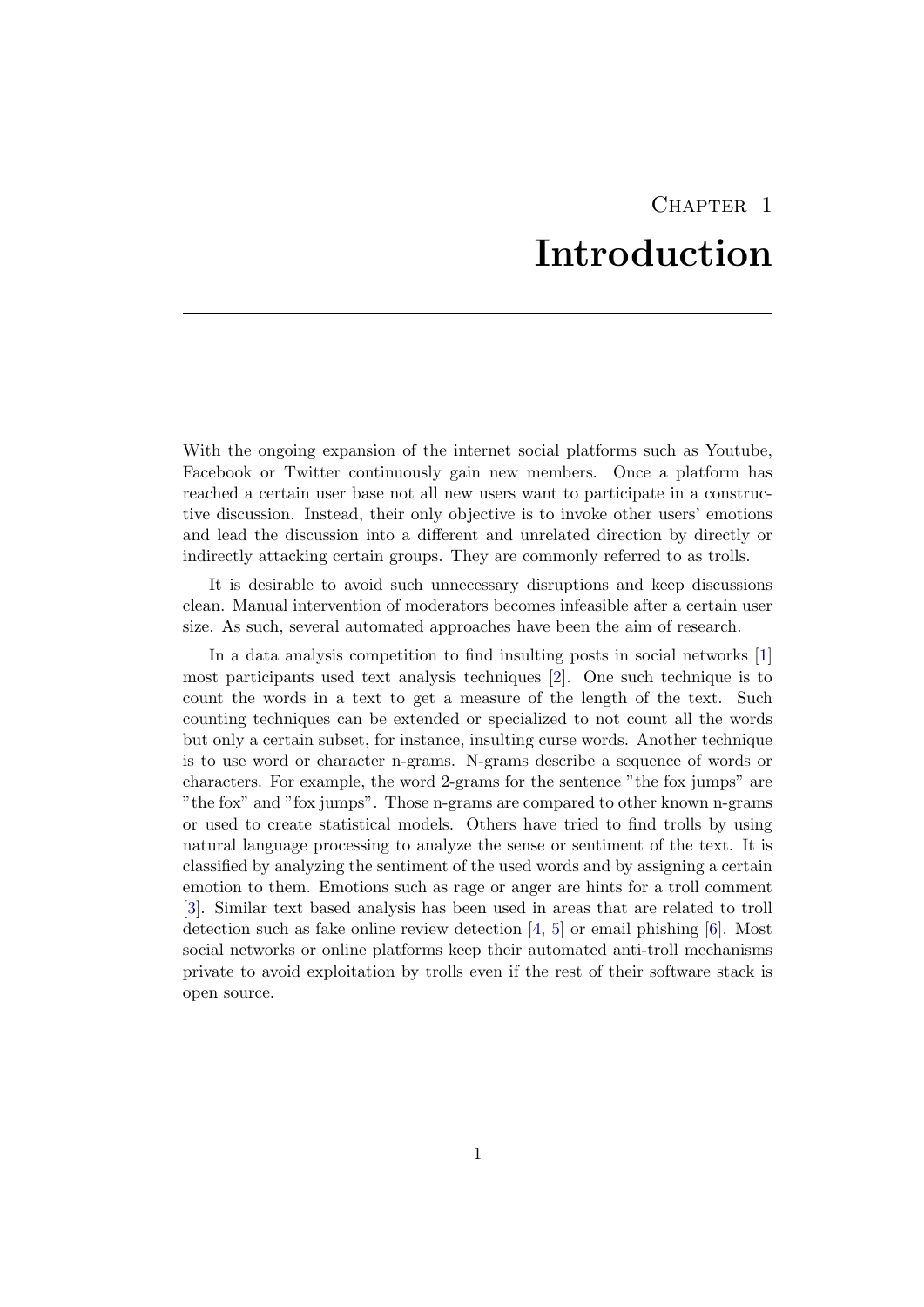### <span id="page-5-0"></span>1.1 Metadata Based Analysis

All the approaches listed in the previous section focus on the analysis of the actual content of a troll post. However, they ignore the metadata of such a post. Metadata is "data about data". It can be separated into descriptive and structural metadata. Descriptive metadata specifies certain properties of data. Structural metadata describes how the data is related to other data [\[7\]](#page-17-7). Taking a comment to a blog post as an example, the data of the comment is the actual text that the user posted. The metadata describes properties such as the author, the creation time and the length of the comment. In addition, the structural metadata explains whether the comment is a direct reply to the blog entry or to another comment.

In this project we also take metadata into account. The idea is that troll posts or the discussions resulting from them show descriptive and structural metadata which is different to non-troll posts. For instance, the comment text might be simple and short and spawn several quick replies which otherwise would appear slower and be more elaborate.

We test our approach on reddit.com (Reddit) which is a news- and linkaggregator. Users can submit links to other websites and subsequently discuss and comment the content of the linked page. They can also reply to other users' comments which results in a tree-like discussion structure. Users can up- or downvote comments and submissions to rate them. Higher rated comments or submissions are more likely to be shown to users than lower rated ones. Reddit is structured into sections called subreddits. They separate different topics such as politics or gaming. This structure fits perfectly for heavy discussions and allows us to extract metadata from the comments and the comment-trees. Figure [1.1](#page-6-0) depicts a comment and its family members in a comment tree. For each comment on Reddit we have access to its text, the author, the creation time and to its parent amongst others.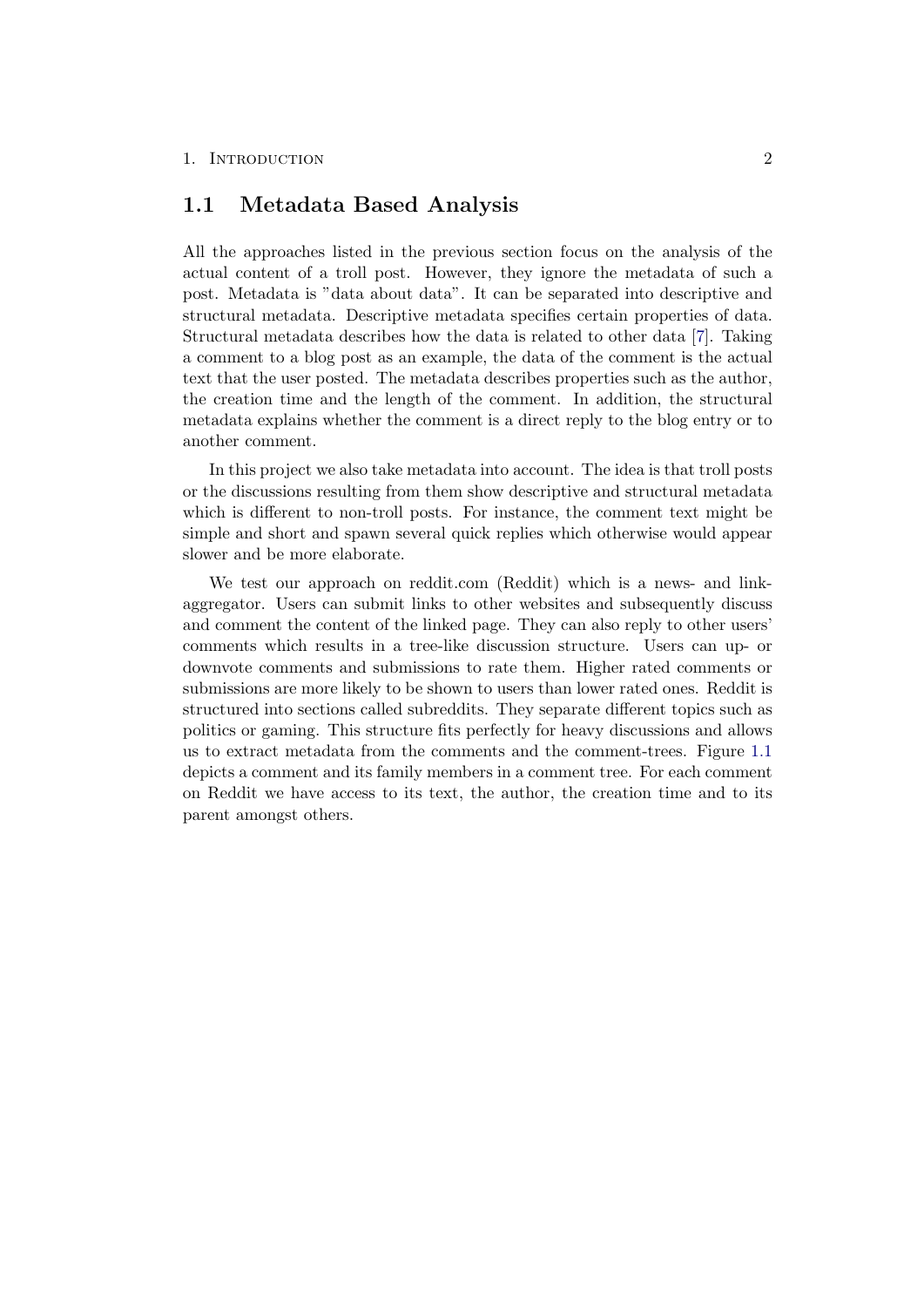1. INTRODUCTION 3

<span id="page-6-0"></span>

Figure 1.1: Comment tree showing the family relation of a comment. The comment  $X$  has the parent  $P$ , the children  $C1$  and  $C2$  and the grandchildren  $GC1$ and GC2. Further children of GC1 and GC2 do also count as grandchildren of X. C1 and C2 are siblings.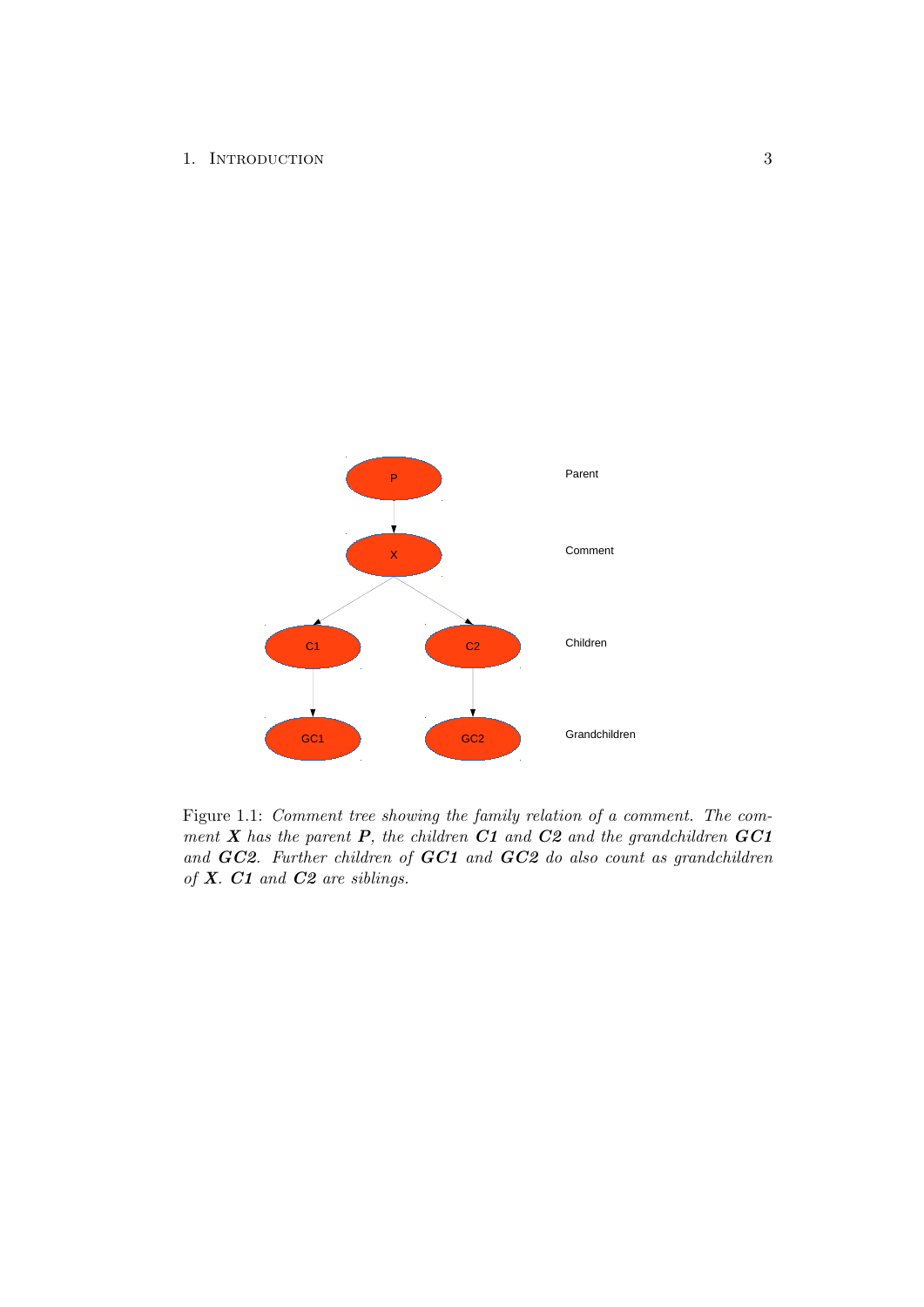## CHAPTER<sub>2</sub>

## <span id="page-7-0"></span>Comment Classification

To classify a comment as trolling or not we compile certain characteristics based on the data or metadata that we have about that comment. Those characteristics are called features. Such a feature can for instance be the number of words in a post or the rate at which other people reply to it. The specific features are described in the next section. All features together form the feature vector of a comment. Each feature vector is labeled according to which class (troll or non-troll) it belongs to.

We use the machine learning technique of support vector machines (SVMs) to classify the comments. SVMs take a certain set of correctly labeled feature vectors as input and learn from them. Thereafter, SVMs can be used to classify unlabeled data sets based on their learned knowledge.

SVMs treat the training feature vectors as points in a high dimensional space. This space is separated by one or more hyper-planes that separate the classes best. Test data points are interpreted in the same space and labeled depending on which side of the hyper-plane they are positioned. Figure [2.1](#page-8-1) depicts such a simple separation of two classes.

In Figure [2.1](#page-8-1) we see that the separating hyper-plane is linear. However, SVMs do also support the use of kernel functions that produce a non-linear hyper-plane. SVMs can be tuned by modifying the SVM specific cost parameter C or by adjusting the parameters of the kernel. For the best performance we standardize our dataset to zero mean and unit variance before passing it to the SVM [\[8,](#page-17-8) [9\]](#page-17-9).

### <span id="page-7-1"></span>2.1 Troll Feature Types

We differentiate between two kinds of features. The first kind describes properties of the actual comment. These features can be dynamic or static. A dynamic feature might change while the actual post doesn't change. An example for this is the structure of a comment tree that changes when somebody replies to a comment. Static features, such as the word count, stay the same once the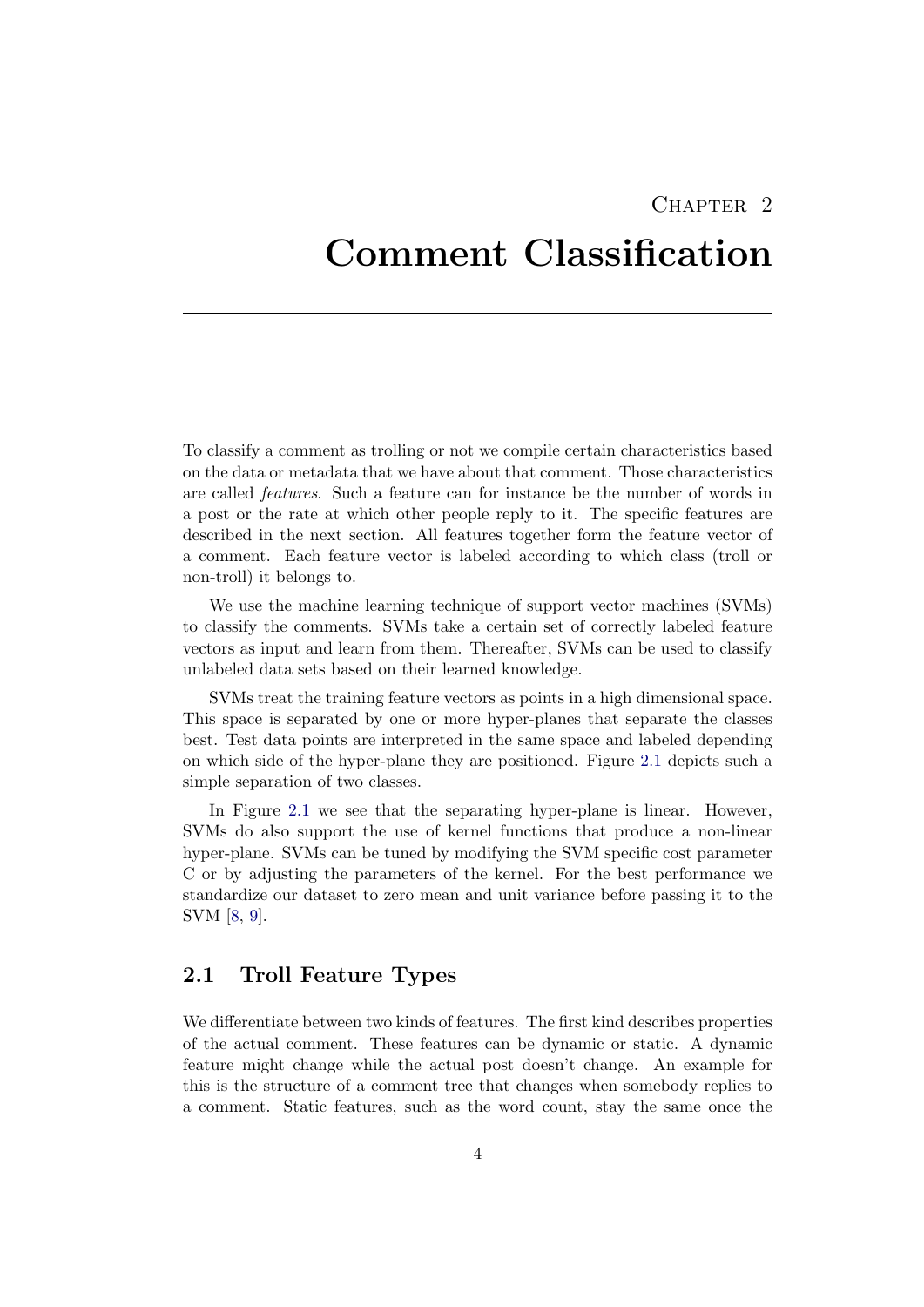<span id="page-8-1"></span>

Figure 2.1: SVM hyper-plane separation of two classes. The hyperplane perfectly separates the two class types (blue and red). Test data points are labeled depending on which side of the hyperplane they are located.  $<sup>1</sup>$ </sup>

comment has been created.

The second kind refers to properties coming from the user that posted the comment. This kind of feature is independent from the actual comment and could already be generated before the user posts his next post. It describes the history of the user's previous posts.

## <span id="page-8-0"></span>2.2 Troll Features

#### Static Comment Features

Word Count As the name suggests, the Word Count defines the words per comment. The comment text is split by whitespace and the length of the resulting word list is the word count.

Bad Word Count Similar to the Word Count, the word list is compared to a predefined list of "bad" words and matches are counted.

Compression Ratio For this feature the comment body is compressed. The Compression Ratio specifies the ratio of the absolute length of the compressed

<sup>&</sup>lt;sup>1</sup>Figure taken from Scikit-learn  $[9]$ .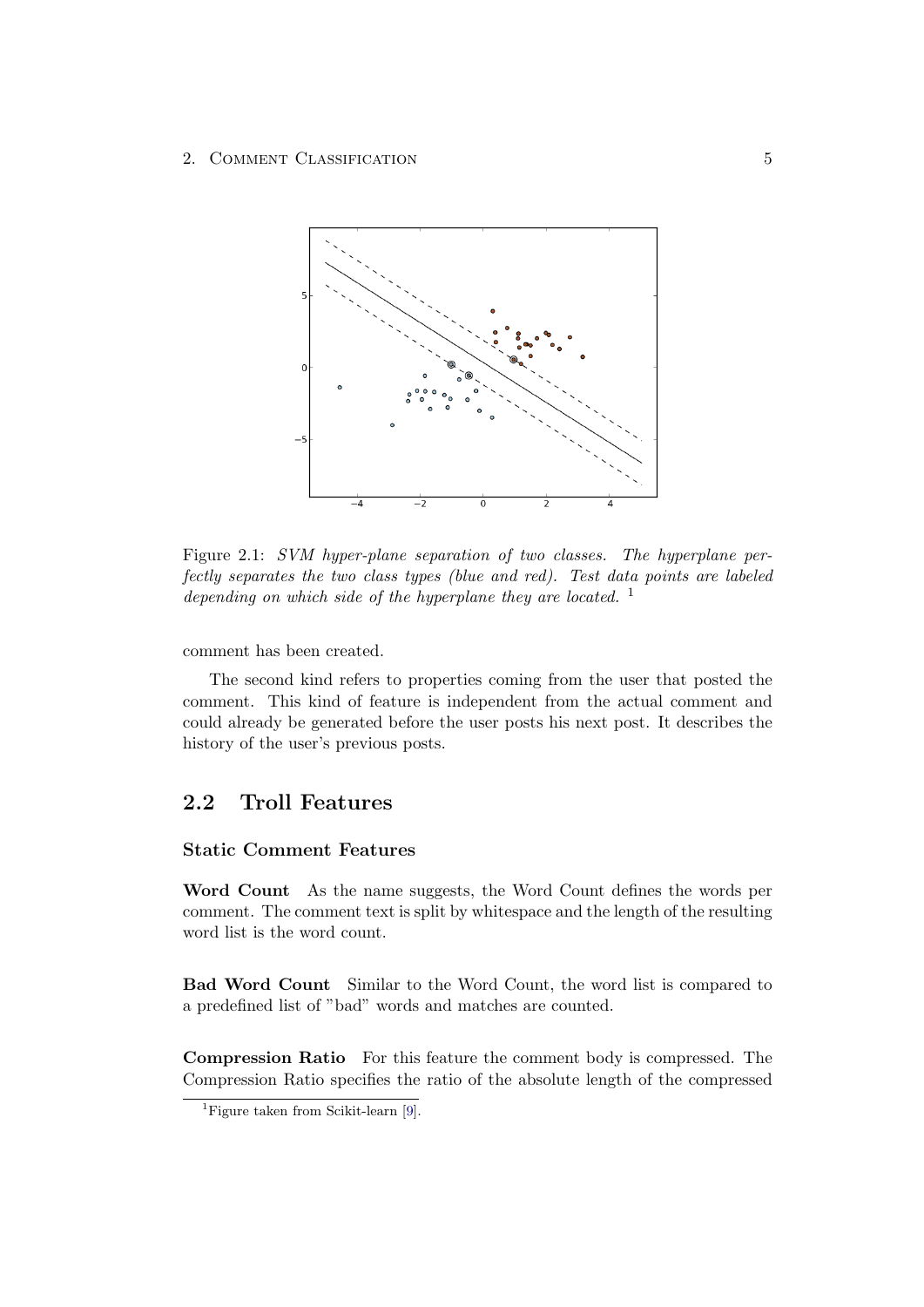#### 2. COMMENT CLASSIFICATION 6

comment to the length before compression.

We use the zlib library for compression [\[10\]](#page-17-10). It is possible to pass a predefined dictionary to the compressor that is expected to compress well. An alternative to the standard approach without passing a dictionary is to first create a dictionary by counting the most frequent words in a number of comments that are known to be trolling. The expectation is that troll comments compress better than non-troll comments.

All Capital Word Count The All Capital Word Count is a counter of how many words the comment contains that consist of capital letters only.

All Capital Word Count Ratio The All Capital Word Count Ratio is calculated by dividing the All Capital Word Count by the absolute Word Count.

#### Dynamic Comment Features

Total Number Of Replies The Total Number Of Replies is the sum of all children and grandchildren.

Average Reply Word Count The Average Reply Word Count defines the average of the Word Counts of all children and grandchildren of a comment.

Regular User To One Time User Ratio We look at all the authors of the children and grandchildren of a comment. The users are categorized into either being a one time user of the current subreddit or a regular user. A regular user is characterized by having more than a certain threshold of posts in the given subreddit. An alternative is to not look at the count of posts in the subreddit but instead at the overall number of posts.

Children Count The Children Count is the absolute number of direct replies to a comment. This can be seen as the breadth of the first level of a comment tree. For the comment in figure [1.1](#page-6-0) the Children Count is two.

Length Of The Deepest Comment Tree Branch In comparison to the Children Count which describes the breadth of a comment tree this feature defines the depth. It is defined as the length of the longest branch of a comment tree. Looking at figure [1.1](#page-6-0) both branches are equally long with a length of two.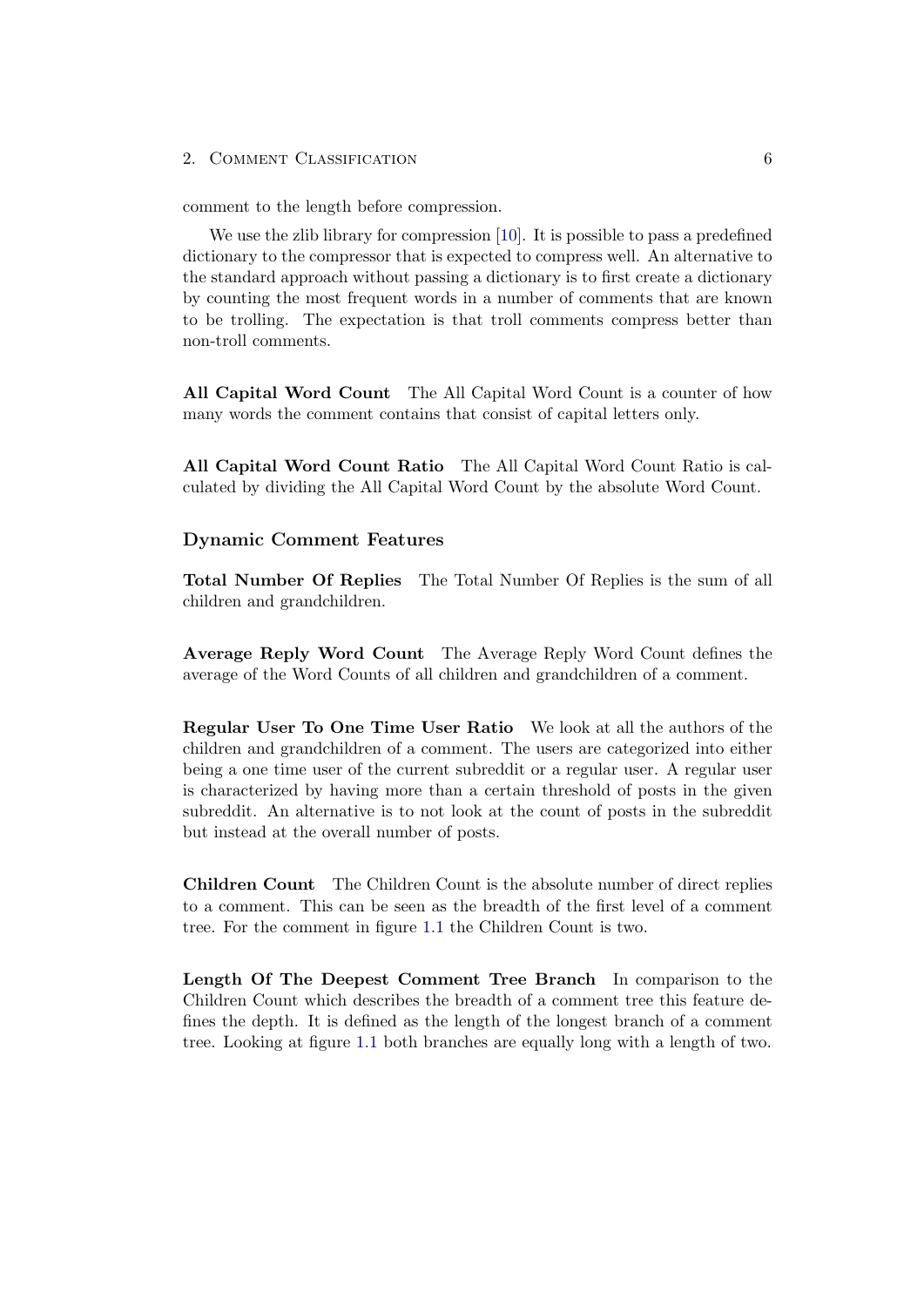2. COMMENT CLASSIFICATION 7

Children Count Growth Rate The Child Count Growth Rate describes the rate at which the Children Count is initially growing. We define it as the number of replies that were created in a certain time span after the comment was posted. If the timespan reaches into the future we assume that no further replies would be generated. This is a pessimistic assumption as we prefer to rather classify a troll comment as not being trolling than the other way around.

Deepest Branch Growth Rate The Deepest Branch Growth Rate is similar to the Children Count Growth Rate with the difference that it measures how fast the length of the deepest branch increases.

#### User Based Features

User Up/Down Ratio The upvote to downvote ratio is calculated by taking the average of the scores of all posts from a user. Comments with an absolute score smaller than two are ignored as we assume them to be not judged by the community.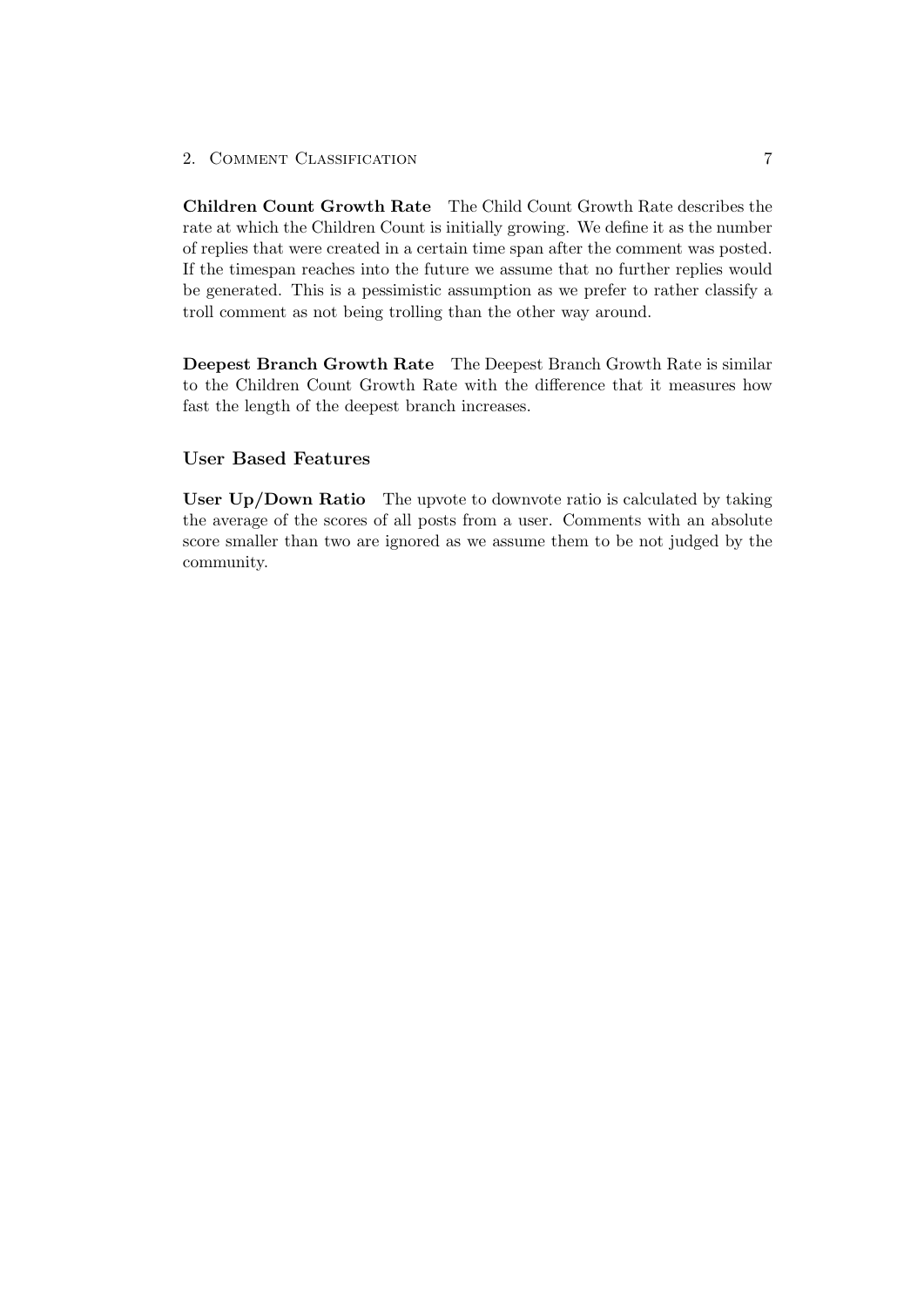# <span id="page-11-0"></span>CHAPTER 3 Reddit Bot Design

<span id="page-11-1"></span>Reddit offers a HTTP API that eases the creation of an automated bot. The bot is designed to consist of two parts. On the one hand side there is the crawler and on the other side is the troll detector that analyzes and classifies new comments using the SVM technique. The full design is depicted in figure [3.1.](#page-11-1)



Figure 3.1: Design of the Reddit Bot. The crawler stores new comments from Reddit in a database. The troll detector reads these new comments from the database and analyzes them. If a troll comment is found, then a reply to Reddit is posted.

The crawler polls the API every two seconds (adhering to the Reddit rate limiting standards) to get the latest comments in a list of selected subreddits. New comments are stored in a local database. If a new comment is from a submission which we have not seen yet or has a parent that we did not store yet, we retrieve the submission and recursively fetch all the unseen parent comments. This way we can locally compute the comment tree and compile our features.

The troll detector on the other hand is constantly polling the database for new comments from the crawler. Whenever the detector sees a new comment it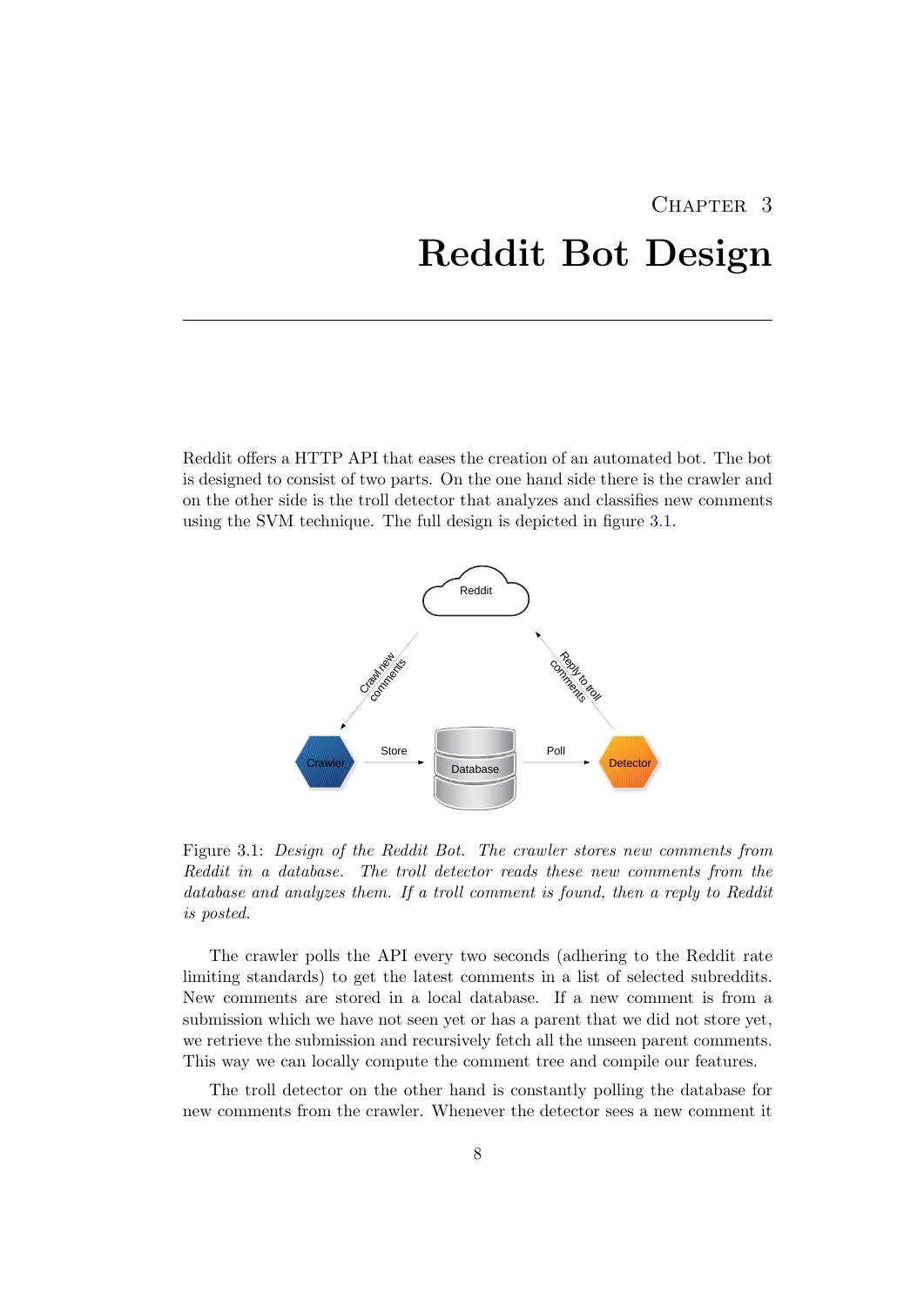#### 3. REDDIT BOT DESIGN 9

rechecks all the comment's parents. This is necessary because the dynamic features of the parents change. The SVM initially learns from a manually classified dataset. However, in contrast to offline testing the learning process is slightly different. Instead of learning from the feature vectors of the marked comments only, we add additional feature vectors for each point in time at which a reply is added to a comment. These additional data points have the same static features but different dynamic features. Using this learning scheme we do train the SVM to detect trolls as soon as possible. In comparison, the offline learning method only learns from the state in which all trees have fully evolved. If a comment is positively identified as trolling, it is marked in our database so that it will no longer be checked. In addition, we post a reply on reddit indicating that we have identified the comment as trolling.

Splitting the bot into two separate entities gives us several advantages. At first, we can easily let both parts run independently. This enables us to crawl Reddit while not necessarily having to analyze the comments. Second, by running on two different IP addresses we can avoid being rate limited from a single IP address. Finally, the design allows us to distribute the two components to multiple machines. This allows for a setup with a cheap virtual machine for the crawler and stronger machines for the database server and the troll detector. In addition, it would allow splitting up the two roles into multiple crawler and detector instances with each being responsible for a certain set of subreddits.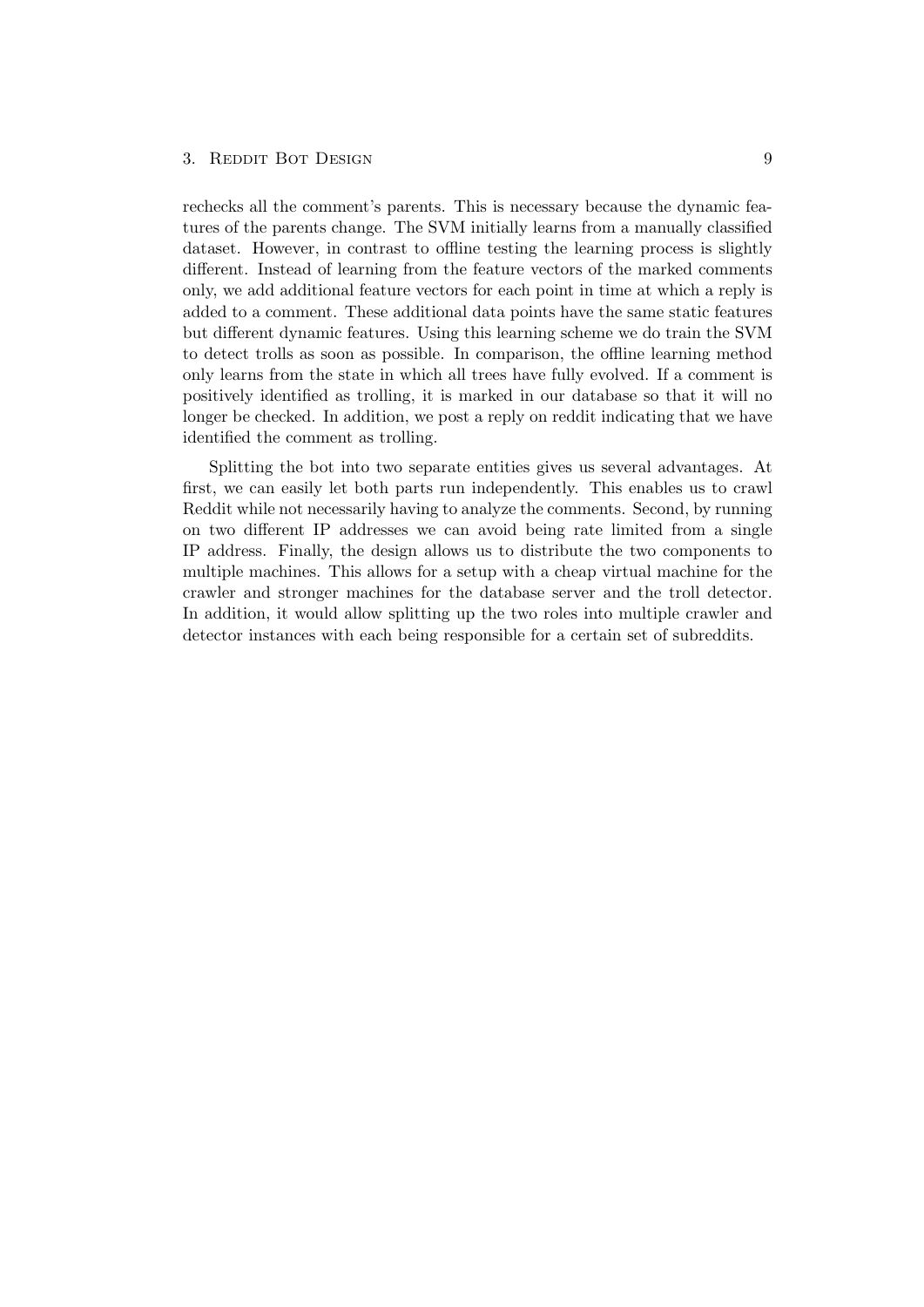# CHAPTER<sub>4</sub> Results

<span id="page-13-0"></span>To test our approach we first create a ground truth by marking around 400 reddit comments from several subreddits as being trolling or not. We judge a comment as trolling if it is overly provocative or hateful against a certain group.

Our marked dataset consists of an equal amount of trolls and non-trolls to avoid any bias or variance caused by an uneven split. Concerning the SVM configuration parameters, we use the default  $C = 1$  setting together with the default kernel (radial basis function [\[8\]](#page-17-8)) of our implementation. Tuning of these parameters does not show any improvements.

To evaluate the prediction performance of our SVM we perform an N-fold cross-validation test. In an N-fold cross-validation test the data set is split up into N equal sized sets. After the split, the SVM is trained on  $N-1$  sets and tested on the remaining test set. This process is repeated  $N$  times until each set has been the test set once.

Given the cross-validation results we measure the classification quality by looking at the metrics accuracy, precision, recall and  $f_1$ -score. They are defined as follows. Troll comments are interpreted as a positive classification while nontroll comments are negatives ones.

> $accuracy = \frac{\text{true positives} + \text{true negatives}}{\text{true otherwise}}$ size of the dataset  $precision = \frac{\text{true positives}}{\text{true loss}}$ true positives + false positives  $recall = \frac{\text{true positives}}{\text{true positives}}$ true positives + false negatives  $f_1 = 2 \cdot \frac{\text{precision} \cdot \text{recall}}{\text{precision} + \text{recall}}$ precision + recall

The accuracy describes the percentage of how many comments we classify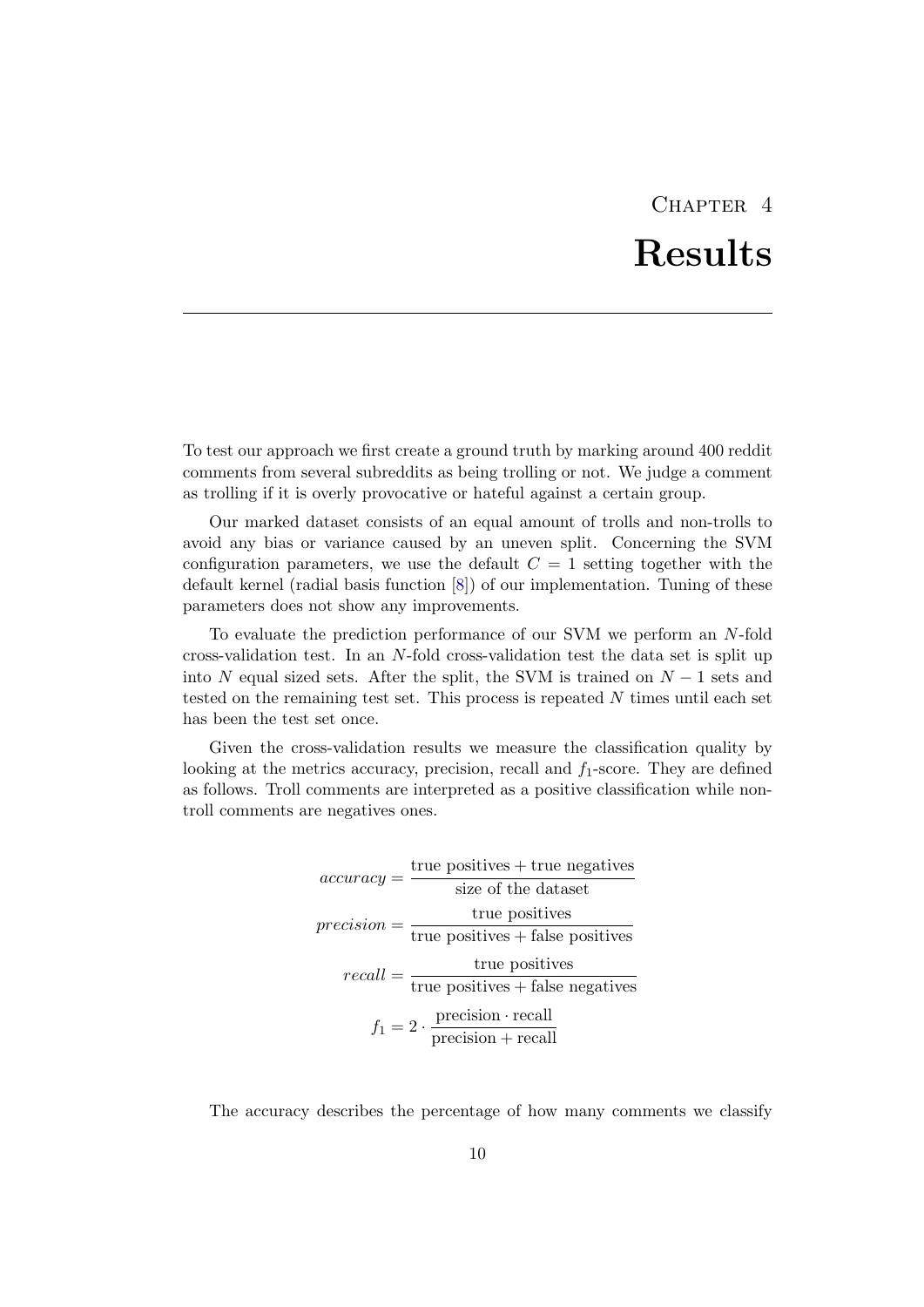#### 4. Results 11

correctly. Precision and recall(sometimes called sensitivity) put focus on the behavior of the classifier concerning positives. Precision can be interpreted as how much more correct than incorrect positive classifications are returned. This is especially important to us because we prefer false negatives over false positives. The reason for this is that in our scenario false negatives do not have any consequences compared to false positives. In other areas such as cancer classification both error types are equally unacceptable. On the other hand, the recall describes how much percent of the positives are classified correctly. Finally, the  $f_1$ -score is the harmonic mean of the recall and precision. Its advantage over the two metrics is that it is not possible to misleadingly modify the score. For instance, by simply classifying everything as negative it is possible to get a very high precision. However, the  $f_1$ -score would be very low because it also takes the recall into account which is very small in this case [\[11\]](#page-17-11).

## <span id="page-14-0"></span>4.1 Offline Results

<span id="page-14-1"></span>Doing a five-fold cross-validation on our marked dataset we obtain classification results as depicted in Figure [4.1.](#page-14-1)



Figure 4.1: Overall Performance Estimation of our classifier using all features (with 95% confidence interval).

We see that all metrics are around the seventy percent mark. While this is definitely better than random classification it leaves room for improvements and is around ten percent worse than what was reported for the technique that analyzes the emotions of a text [\[3\]](#page-17-3). As precision and recall are in the same range we see that we do not have any bias in either of the classification directions. Using only comments from a single subreddit shows no improvements in performance.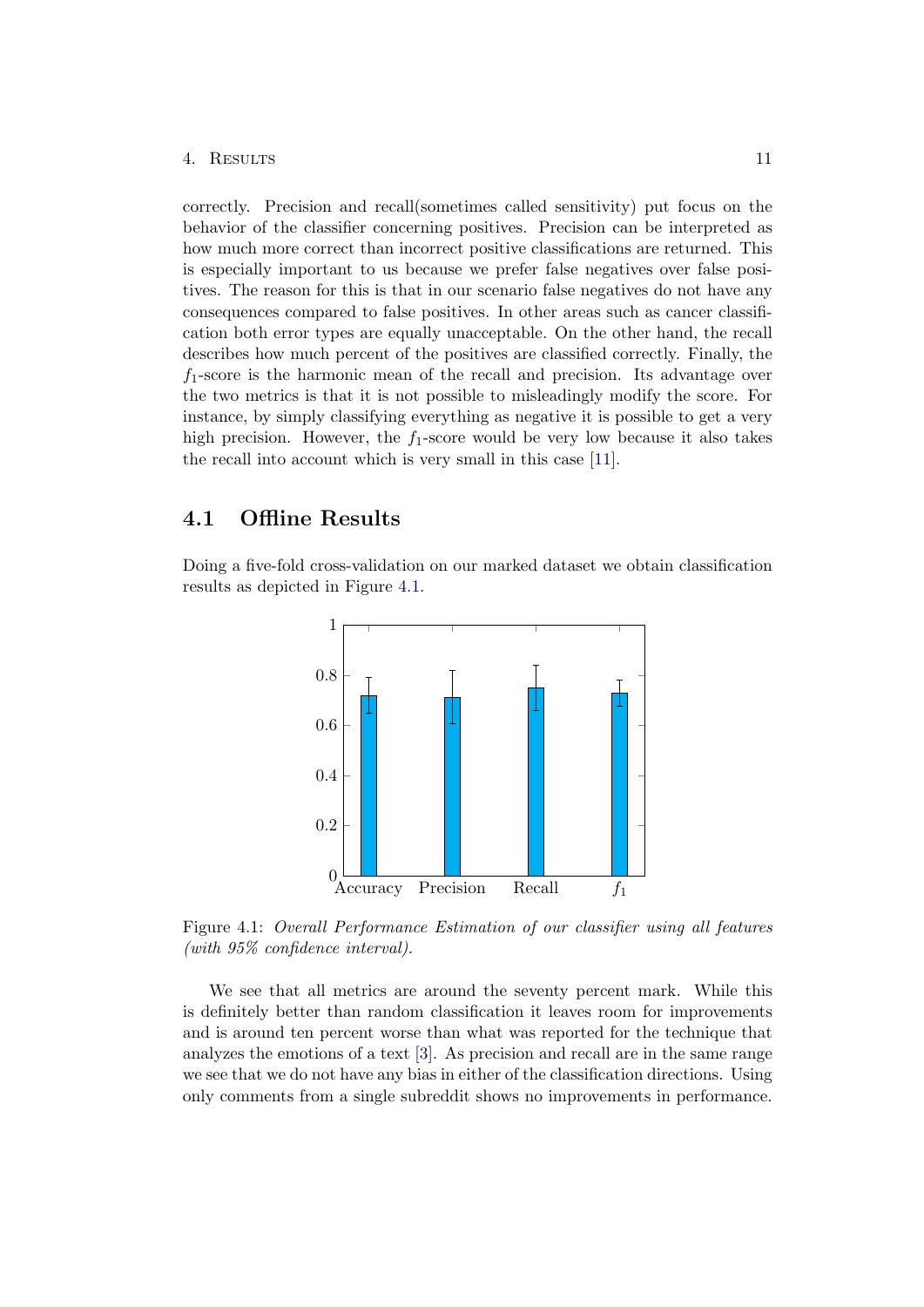### <span id="page-15-0"></span>4.2 Feature Comparison

To evaluate which of our features performs best we again run our cross-validation test. However, the SVM only uses a single feature and not all of them. For comparison we look at accuracy and  $f_1$ -score.

<span id="page-15-2"></span>

| Feature                                   | Accuracy | $f_1$ -score |
|-------------------------------------------|----------|--------------|
| User $Up/Down$ Ratio                      | 0.69     | 0.67         |
| Compression Ratio                         | 0.68     | 0.71         |
| Word Count                                | 0.67     | 0.73         |
| Average Reply Word Count                  | 0.64     | 0.69         |
| All Capital Word Count Ratio              | 0.60     | 0.66         |
| All Capital Word Count                    | 0.58     | 0.61         |
| Children Count Growth Rate                | 0.55     | 0.48         |
| Total Number Of Replies                   | 0.53     | 0.68         |
| Bad Word Count                            | 0.52     | 0.25         |
| Children Count                            | 0.50     | 0.51         |
| Deepest Branch Growth Rate                | 0.48     | 0.53         |
| Regular User To One Time User Ratio       | 0.46     | 0.45         |
| Length Of The Deepest Comment Tree Branch | 0.45     | 0.43         |

Table 4.1: Classification accuracy and  $f_1$ -score with only one of the features.

Looking at the results from Table [4.1](#page-15-2) we see that the strongest features are text analysis related features such as the Word Count or the Compression Ratio. Pure metadata features such as the Children Count or the Children Count Growth Rate are only minimally better than random classification while some are even worse(Deepest Branch). However, features that combine text analysis with structural metadata such as the Average Reply Word Count show that it is worth to not only look at the comment itself but also at related data.

It would be interesting to see how more advanced text based techniques perform in this combination. In addition, another possible further research topic is to see how features perform that put a comment in comparison to its siblings.

Finally, for the growth rates a time span of one or ten hours proves to be the best duration. Using a specialized dictionary for the Compression Ratio does not show any improvements.

## <span id="page-15-1"></span>4.3 Online Results

We do also perform a test run of our troll detector bot on Reddit. The reply we post back to Reddit once we find a troll asks the community to judge our classification by up- or downvoting the reply.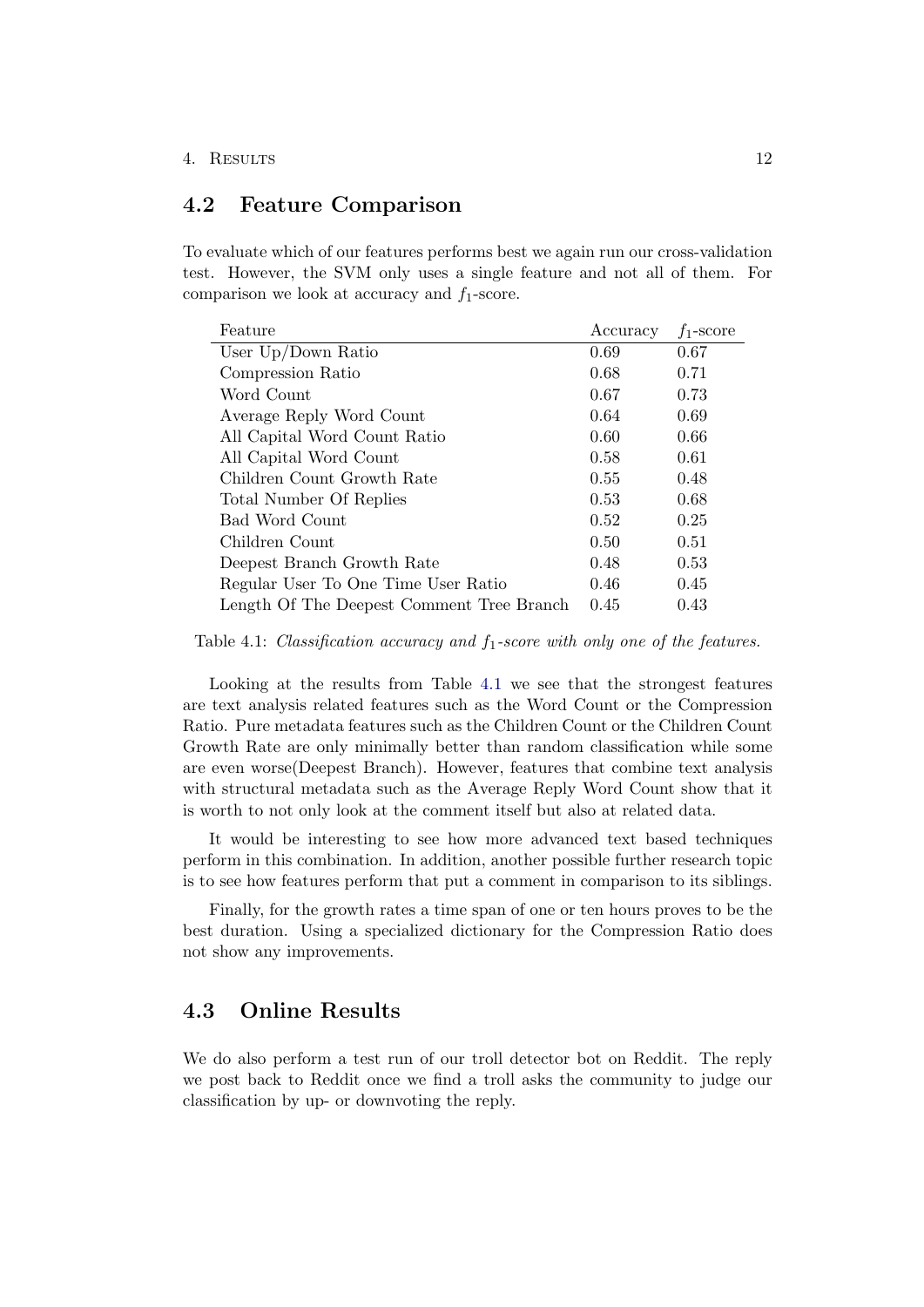#### 4. Results 13

The feedback is mixed. While we agree with most of the upvotes on the correct classifications and downvotes on the incorrect ones there are some debatable cases. Some of the classifications are heavily downvoted from the community even if we would say by human judgment that the posts are indeed trolling.

From this we learn two important points. First, we see that a good ground truth is very important. Second, some online communities, such as Reddit, live from their trolls as they define the culture of the platform. Therefore, if troll detection is desired on such a platform, the ground truth should be setup by the community itself.

Finally, the online test makes it clear that features that rely on structural metadata have a disadvantage for use in trolling prevention. Structural properties first have to develop themselves with a growing comment tree. As such, they are not useful to prevent an active troll attack but can be used to retrospectively detect users that have successfully trolled in the past.